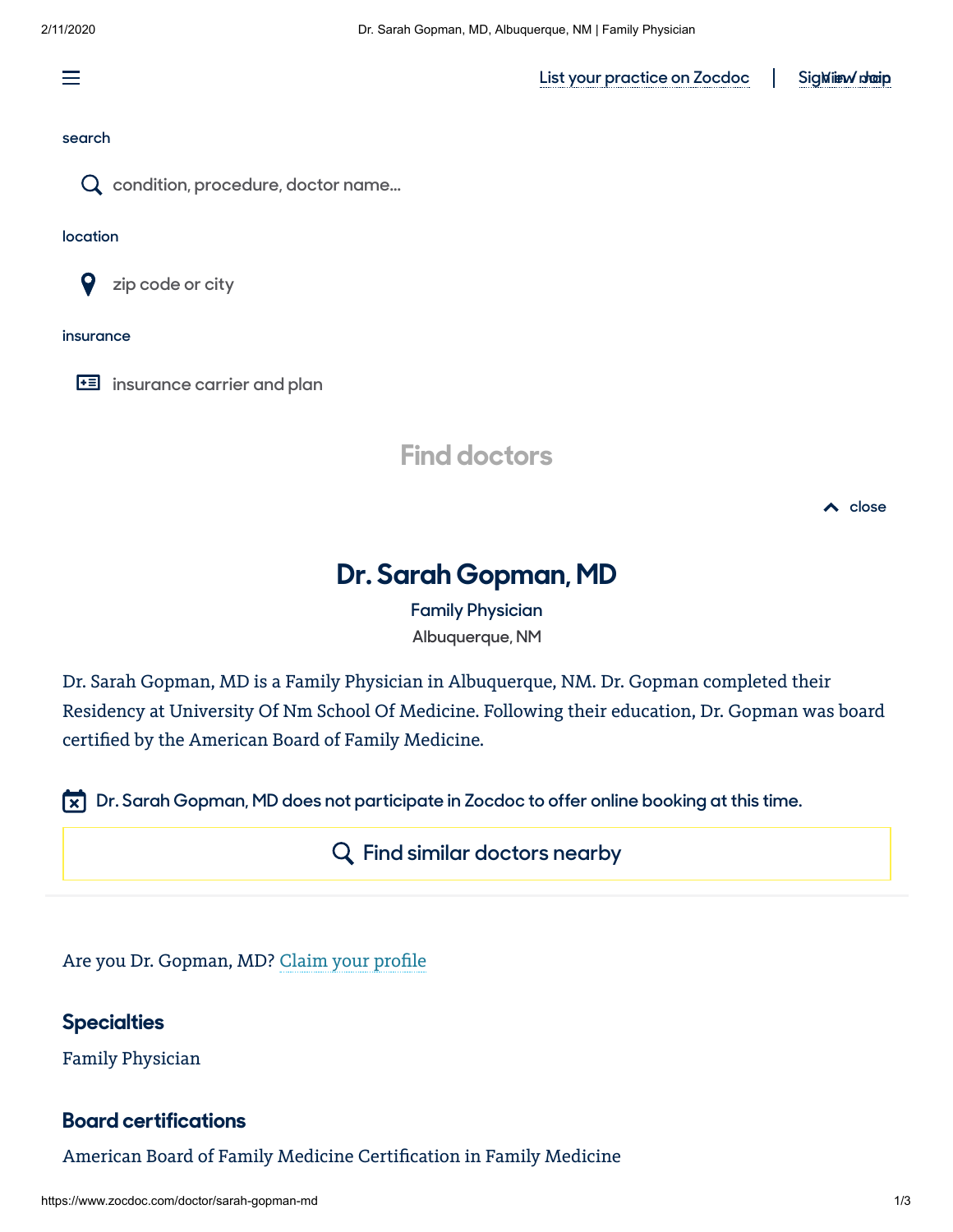American Board of Addiction Medicine Certification in Addiction Medicine

## **Education and training**

Oregon Hlth Sci University School Of Medicine (Medical School)

University Of Nm School Of Medicine (Residency)

### **Provider's gender**

Female

**NPI number**

1194798272

## **Dr. Sarah Gopman's office location**



# **Find Doctors**

| Locations                  | <b>Specialties</b> | <b>Procedures and Treatments</b> | <b>Insurances</b>              | More |  |  |
|----------------------------|--------------------|----------------------------------|--------------------------------|------|--|--|
|                            |                    |                                  |                                |      |  |  |
| <b>Atlanta, GA Doctors</b> |                    |                                  | <b>Denver, CO Doctors</b>      |      |  |  |
| <b>Austin, TX Doctors</b>  |                    |                                  | <b>Houston, TX Doctors</b>     |      |  |  |
| <b>Chicago, IL Doctors</b> |                    |                                  | Jersey City, NJ Doctors        |      |  |  |
| <b>Dallas, TX Doctors</b>  |                    |                                  | <b>Los Angeles, CA Doctors</b> |      |  |  |